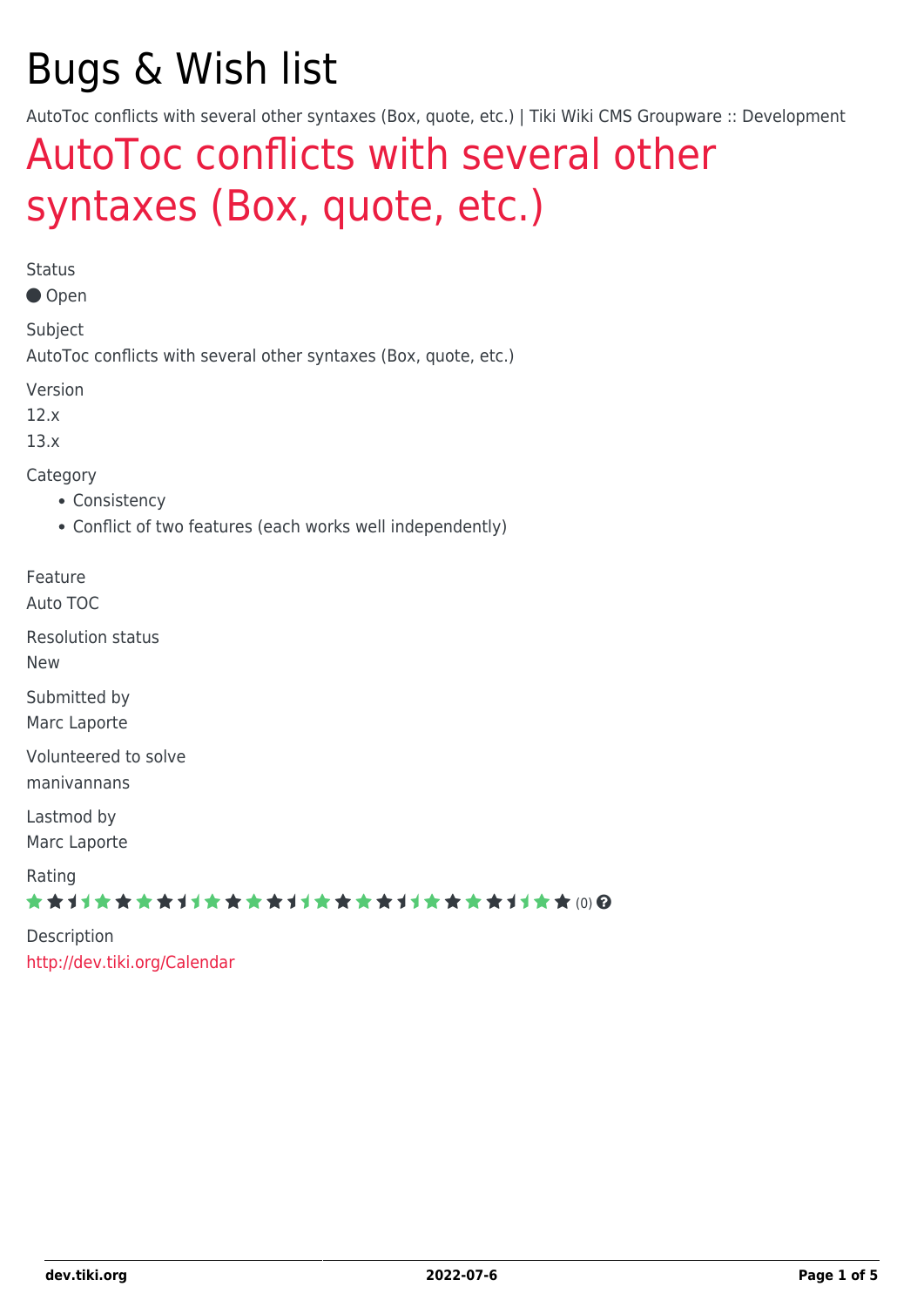#### manniy nətə

- Developers
- Users
- · SVN commits

#### Wishes

- 1. Make a wish (report bug, suggest a feature enhancement, etc.)
- 2. Search Wishes
- 3. List yours
- 4. Developer Dashboard

#### **About Development**

- $-$  Tiki12
- $-$  Tiki11
- 3 Rules
- Create an IDE
- DevTips

#### http://dev.tiki.org/BigBlueButton

dev.tiki.org/BigBlueButton

| <b>Status</b><br>œ                                                                                                                                                                                                                                                                                                                                                                                                                                                                                                                           | Status<br>۰                                                                                                                                                                                             |
|----------------------------------------------------------------------------------------------------------------------------------------------------------------------------------------------------------------------------------------------------------------------------------------------------------------------------------------------------------------------------------------------------------------------------------------------------------------------------------------------------------------------------------------------|---------------------------------------------------------------------------------------------------------------------------------------------------------------------------------------------------------|
| 1. Tiki's event calendar is fairly powerful but it's still a little rough around<br>the edges. It is not seamlessly integrated with the rest of the<br>application.<br>2. We have a <i>tools calendar</i> which is excellent to follow changes in<br>various sections (Site activity monitor)<br>3. We have a <i>blog calendar</i> (go back "using a time machine", show me<br>articles/blogs from date X)<br>4. Users have a pretty good <i>private calendar</i> UserCalendar? (But Tiki's<br>event calendar permits a private channel too) | <b>INVOLUTION</b><br>Todo<br>۰<br>Wishlist<br>۰<br>• Dogfood<br>▪ Open<br>• Pending<br>• Closed<br>Interested community members<br>۰<br>Demo<br>۰<br>Standards and/or other software<br>۰<br>Alias<br>۰ |
|                                                                                                                                                                                                                                                                                                                                                                                                                                                                                                                                              |                                                                                                                                                                                                         |

### **Roadmap**

**Calendar** 

A powerful public/shared/private event calendar using categories and groups. The option to share & subscribe to calendars using calendaring standards and respecting permissions for each calendar "channel". (Tiki needs to become a webcalendar server with login)

| <b>My Profile</b>           | <b>BigBlueButton</b>                                                                       | 1.11c<br>$2 \,$ Cc |
|-----------------------------|--------------------------------------------------------------------------------------------|--------------------|
| <b>Mailing lists</b>        | <b>RES</b><br>o Who                                                                        | Multiph<br>includi |
| • Developers                | Notes from TikiFiest Ottawa - April 2013                                                   | 1. Pr.             |
| • Users                     | $\blacksquare$ Wishlist                                                                    | 2. H1              |
| • SVN commits               | <b>Integration</b>                                                                         | $3.$ Gr            |
|                             | Feature requests & bug reports                                                             | 4 i18              |
|                             | $-High$                                                                                    | 5. H6              |
| <b>Wishes</b>               | • Regular                                                                                  | 6. Fil             |
|                             | • Dogfood                                                                                  | 7. Fe              |
| 1. Make a wish (report bug. | ○ Feedback from 2012-11 Webinar                                                            | 8 Ex               |
| suggest a feature           | ○ Feedback from 2012-01 Webinar                                                            | 9. F <sub>0</sub>  |
| enhancement, etc.)          | ○ Recording of previous webinars                                                           | 10. Bio            |
|                             | - Permanent archives                                                                       | Multiph            |
| 2. Search Wishes            | . The recordings for the first BigBlueButton developer session available (March 1st, 2012) | 1. M <sub>8</sub>  |
| 3. List yours               | o Links                                                                                    |                    |
|                             | o Related                                                                                  |                    |
| 4. Developer Dashboard      |                                                                                            |                    |
|                             | Kaltura, Video, Video annotations, Video Editor, Multimedia, Screencast, Slidecasting and  |                    |
|                             | BigBlueButton should be re-organised.                                                      | 2. R6              |

### http://dev.tiki.org/Group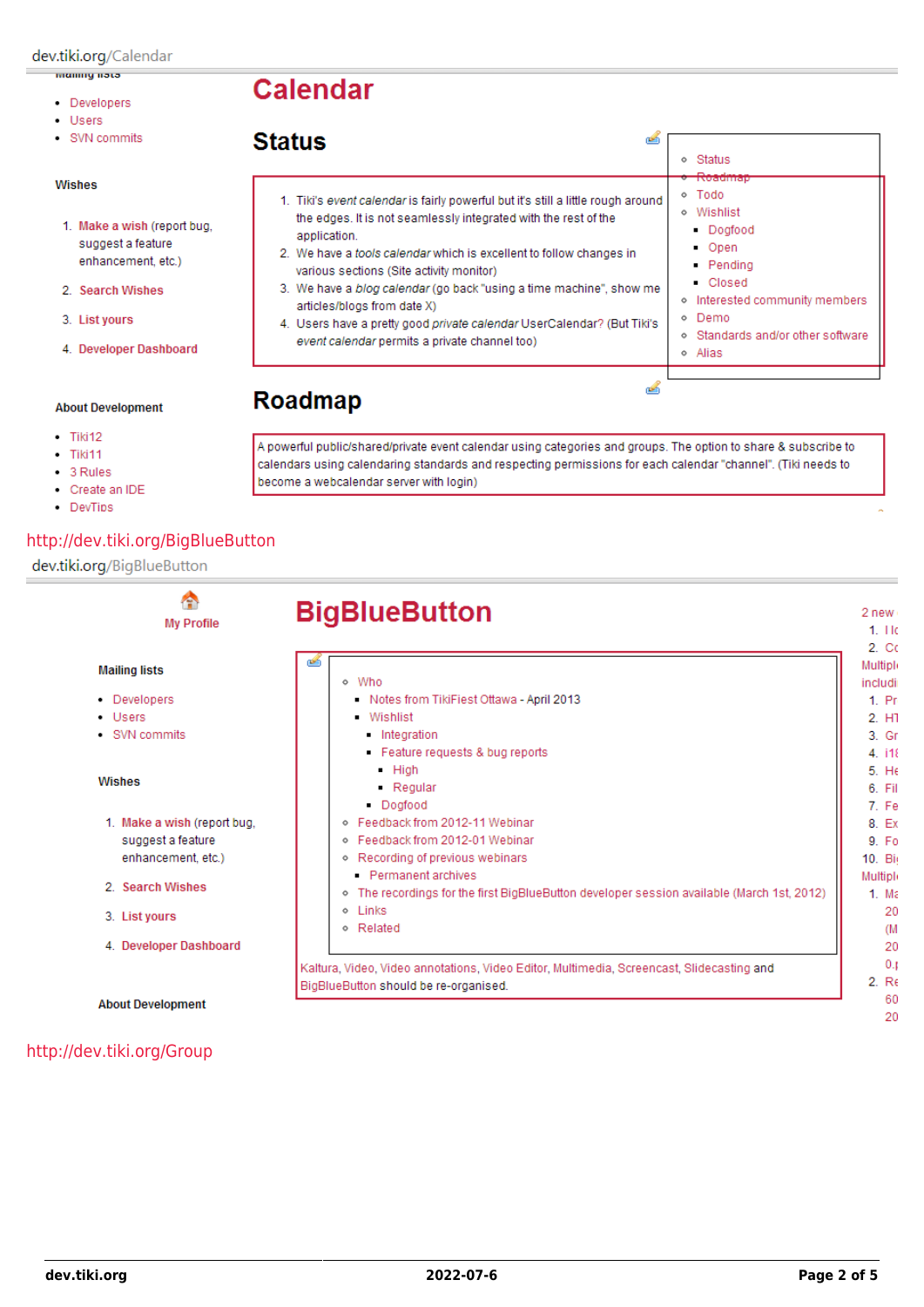| A<br><b>My Profile</b>                           | ⊙<br>Note<br>Page saved (version 9).                                                                                                  |                                                    |
|--------------------------------------------------|---------------------------------------------------------------------------------------------------------------------------------------|----------------------------------------------------|
| <b>Mailing lists</b>                             | <b>Group</b>                                                                                                                          |                                                    |
| • Developers                                     |                                                                                                                                       |                                                    |
| • Users<br>• SVN commits                         | Related Pages: Permission, Permission inheritance, User Administration, Organic Groups                                                | త                                                  |
|                                                  |                                                                                                                                       | Open<br>Pending<br>کی                              |
| <b>Wishes</b>                                    | <b>Open</b>                                                                                                                           | Closed<br>Alias                                    |
| 1. Make a wish (report bug,<br><b>Contractor</b> | <b>Submittad</b>                                                                                                                      | <b>Facy to</b><br><b><i><u>Unluntaarad</u></i></b> |
| http://dev.tiki.org/Social+Networking            |                                                                                                                                       |                                                    |
| dev.tiki.org/Social+Networking                   |                                                                                                                                       |                                                    |
|                                                  | <u>ivebort pugs, improve code</u><br>groupware                                                                                        |                                                    |
|                                                  |                                                                                                                                       |                                                    |
|                                                  |                                                                                                                                       |                                                    |
|                                                  |                                                                                                                                       |                                                    |
| <b>EDIT MENU</b>                                 | GET CODE ▼<br><b>COMMIT CODE</b><br>WISHLIST <b>*</b><br><b>SECURITY</b><br><b>LEARN</b>                                              | <b>DEVBLOG</b>                                     |
|                                                  |                                                                                                                                       |                                                    |
| <b>Spaces</b>                                    |                                                                                                                                       | ZAHO<br>A                                          |
| Stay on this page<br>Default                     | <b>Note</b><br>◉                                                                                                                      | O                                                  |
| Edit perspectives                                | Page saved (version 37).                                                                                                              |                                                    |
|                                                  |                                                                                                                                       |                                                    |
| <b>Main Menu</b>                                 |                                                                                                                                       |                                                    |
|                                                  | <b>Social Networking</b>                                                                                                              |                                                    |
| <b>My Profile</b>                                | Tikifest Workspace and Social Networking Friday July 31th to                                                                          |                                                    |
|                                                  | Sunday August 9th (10 days long) in Barcelona, SPAIN.                                                                                 | ∘ Who                                              |
| <b>Mailing lists</b>                             |                                                                                                                                       | • What                                             |
| • Developers                                     |                                                                                                                                       | Examples of Use Cases<br>Current features in Tiki  |
| • Users                                          | About                                                                                                                                 | Missing in Tiki                                    |
| • SVN commits                                    | While Tiki has a "friendship" feature, it is so basic, that it is                                                                     | . How To Implement It                              |
|                                                  | practically "missing". What is missing is proper Social Networking                                                                    | ● Related tracker items<br>Friendship network      |
| Wishes                                           | with "transactions" between community members (Ex.: hospitality<br>exchange network, carpooling, dating service, etc) with reputation | Social Networking                                  |
| 1. Make a wish (report bug,                      | system. Something like LinkedIn, Facebook or the<br>www.phpbeer.com project.                                                          | ◦ Related links                                    |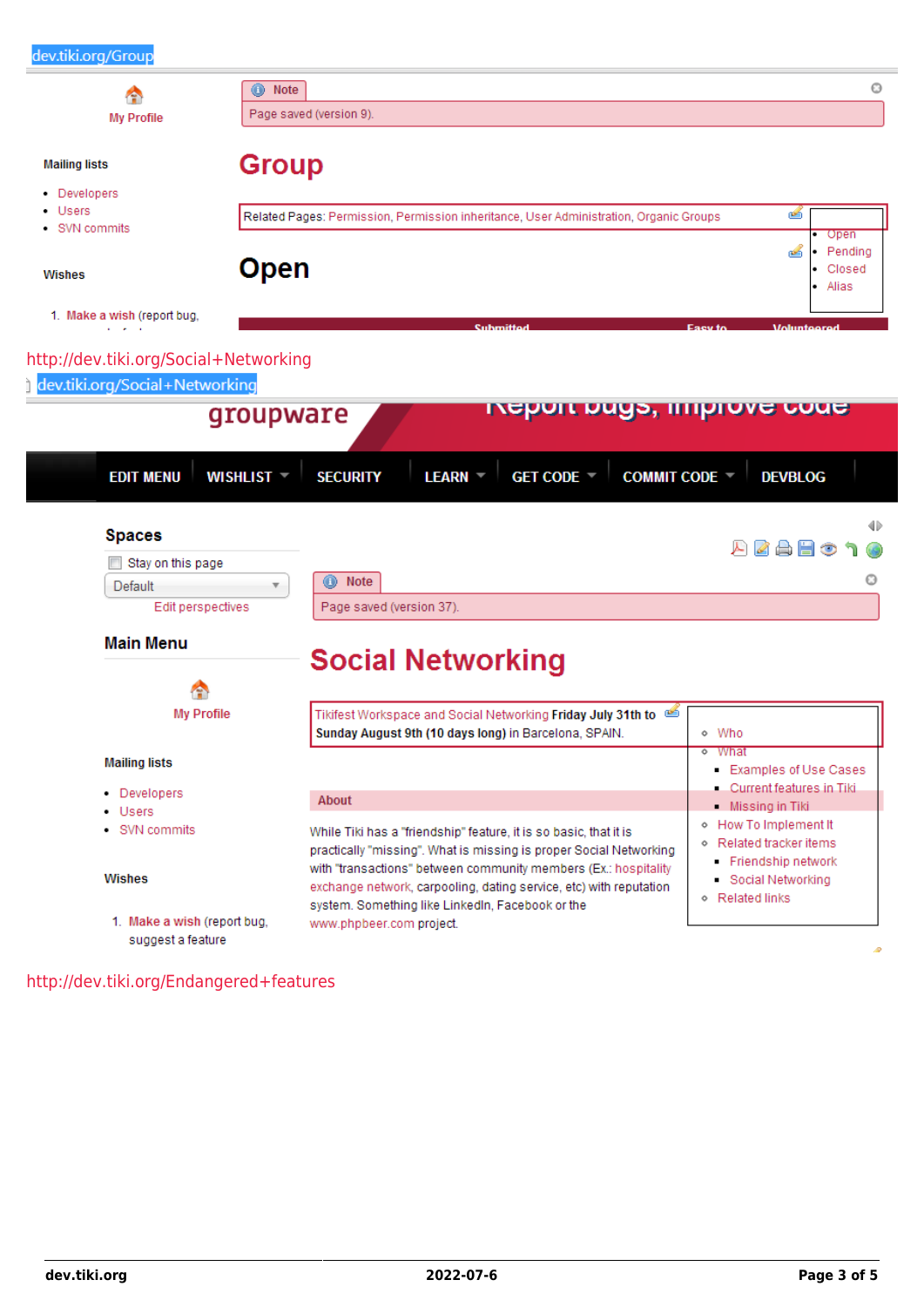

#### 1. Make a wish (report bug, suggest a feature

# Idea to merge

#### Also:

<http://dev.tiki.org/Web-based+source+code+editor> <http://dev.tiki.org/Accessibility>

Importance 6 Easy to solve? 8 Priority 48 Demonstrate Bug (Tiki 19+) Please demonstrate your bug on show2.tikiwiki.org Version: trunk ▼ [Create show2.tikiwiki.org instance](#page--1-0) Ticket ID

ż

4849